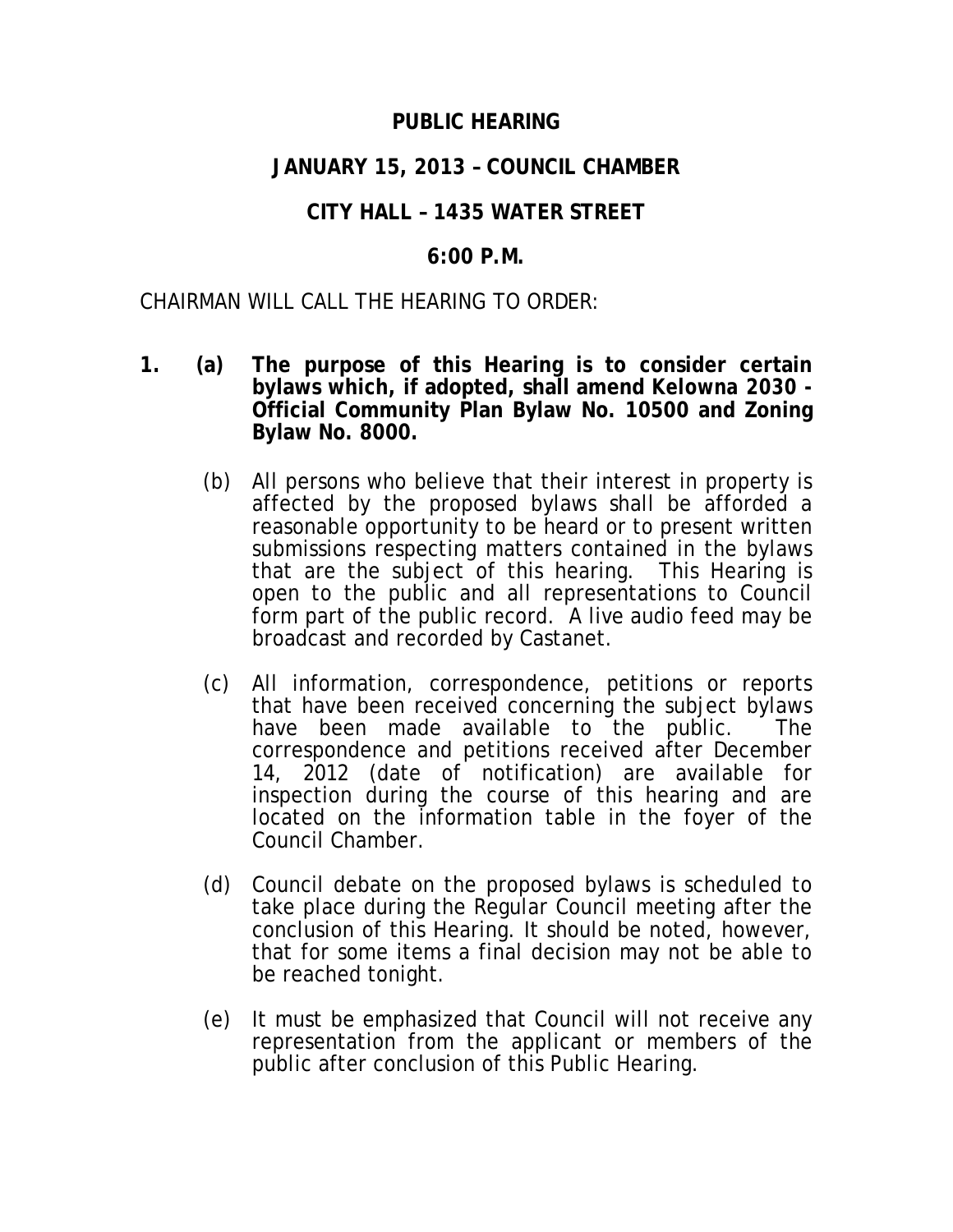## **2. The City Clerk will provide information as to how the meeting was publicized.**

### **3. INDIVIDUAL BYLAW SUBMISSIONS:**

**Item 3.1 BYLAW NO. 10753 (OCP12-0012) Applicant:** City of Kelowna<br> **Proposed Text Amendment:** To amend variou To amend various sections of 2030 - Official Community Plan Bylaw No. 10500 based on staff-initiated policy and map changes Purpose: The City of Kelowna is proposing to proceed with miscellaneous amendments to Official Community Plan Bylaw No. 10500 based on staff-initiated policy and map changes. **Item 3.2 BYLAW NO. 10786 (Z12-0065) LOCATION: 1650 KLO Road**

| DILAW NU. 10700 (LTZ-0000) | LUUATIUN. TOJU NLU RUJU                                                                                                               |
|----------------------------|---------------------------------------------------------------------------------------------------------------------------------------|
| Legal Description:         | Portion of Lot 3, District Lot 131, ODYD, Plan KAP77109                                                                               |
| Owner/Applicant:           | Danco Developments Ltd./Protech Consultants Ltd.                                                                                      |
| Requested Zoning Change:   | From the A1 - Agriculture 1 zone to the RR1 - Rural                                                                                   |
|                            | Residential 1 zone and the RR3 - Rural Residential 3                                                                                  |
|                            | zone.                                                                                                                                 |
| Purpose:                   | The applicant is proposing to rezone a portion of the<br>subject property in order to facilitate a future two (2)<br>lot subdivision. |
|                            |                                                                                                                                       |
| Item $3.3$                 |                                                                                                                                       |

| BYLAW NO. 10789 (Z12-0066)      | LOCATION: 925 Kennedy Street                        |
|---------------------------------|-----------------------------------------------------|
| Legal Description:              | Lot 10, Section 29, Township 26, ODYD, Plan 16270   |
| Owner/Applicant:                | Peter & Charlene Jones/Axel Hilmer                  |
| <b>Requested Zoning Change:</b> | From the RU1 - Large Lot Housing zone to the RU1c - |
| Purpose:                        | Large Lot Housing with Carriage House zone.         |
|                                 | The applicant is proposing to rezone the subject    |
|                                 | property in order to construct a carriage house.    |

#### **4. PROCEDURE ON EACH BYLAW SUBMISSION:**

- (a) Brief description of the application by City Staff (Planning).
- (b) The Chairman will request that the City Clerk indicate all information, correspondence, petitions or reports received for the record.
- (c) The applicant is requested to make representation to Council regarding the project and is encouraged to limit their presentation to 15 minutes.
- (d) The Chairman will call for representation from the public in attendance.
	- **(i) The microphone at the podium has been provided for any person(s) wishing to make representation to the meeting.**